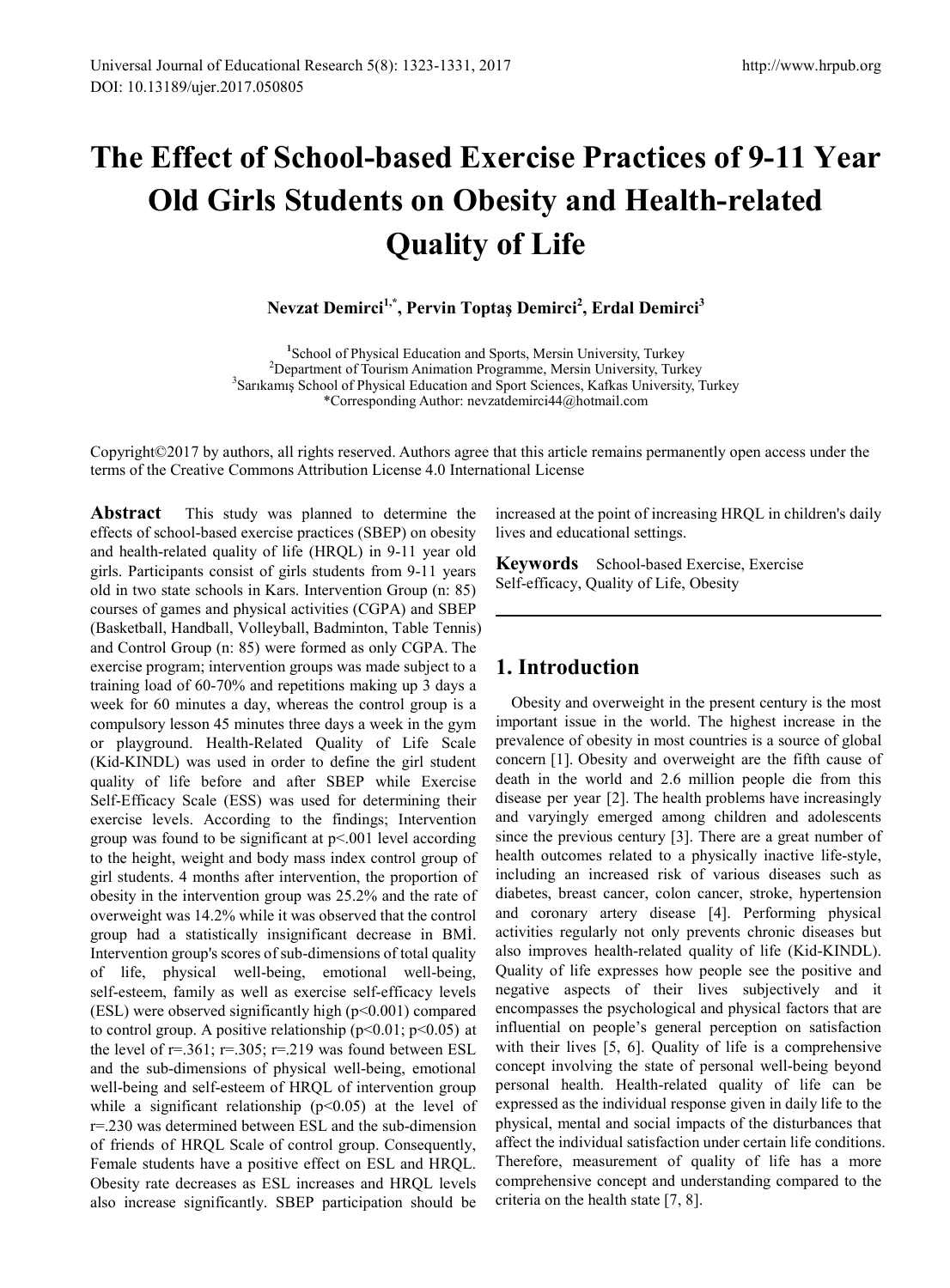School environments offer many opportunities for SBEP intervention programs for students [9]. Children spend considerable time during the day to ensure their health-related quality of life and habits develop. Therefore, the SBEP is seen as the main options recommended for school-age children to increase daily PA [10]. Although the PA is often carried out by school-age children outside the school environment, the SBEP plays an important role in the protection of health [11]. However, although the positive relationship between SBPD and leisure time activities was confirmed even in the non-obese school age children, the positive relationship between SBPD was still not well researched [12]. Globally, efforts to prevent obesity in childhood have led to the implementation of a number of school interventions [13]. For example, increased PA (reduced sedentary behavior) combination appears to be more effective than a suitable diet alone or alone in reducing obesity in appropriate diets. Likewise, long-term  $(> 1 \text{ year})$ interventions are more likely to reduce obesity than short-term (<1 year) interventions. Moreover, sex-specific interventions seem to be more effective in reducing obesity than general interventions [14]. Although the prevalence of obesity in childhood changes significantly from country to country and from year to year, obesity rates are still high and alarming. Although there are no broad-based studies investigating the prevalence of obesity in school age children in our country, the prevalence of obesity in regional studies has been reported between 9% and 27% [15].

Self-efficacy is based on the theory that it has a strong influence on the individual behaviours, motivation and achievement of the objectives. In his theory, Bandura [16, 17] defines "self-efficacy" as a person's capabilities and confidence to organize and perform an action required for managing potential situations [18]. A relationship has been seen between children's physical activity level and physical self-efficacy scores [19, 20]. Therefore, understanding the factors influential on the physical activity and encouraging an active life style plays a significant role to prevent such diseases as diabetes and hypertension. Lack of physical activity in childhood supports the hypothesis that it contributes to development of over-weight and obesity [21, 22].

Some studies have been carried out in order to examine the overweight and obese children's and adolescents' health-related quality of life in recent years [23, 24, 25]. Researchers have found that BMI has a negative relationship with the health-related quality of life and it is observed more frequently among women compared to men [24, 26]. In another study, it has been observed that physical activity is directly related with the quality of life among the adults irrespective of their weights [27]. Researchers have recently suggested that both physical activity and fitness may have an important effect on improvement of the old adults' health-related quality of life [28]. It has been put forward in another study [29] that physical activity, exercise self-efficacy and physical self-esteem may be influential on

the quality of life. This study was planned to determine the effects of school-based exercise practices (SBEP) on obesity and health-related quality of life (HRQL) in 9-11 year old girls. To compare obesity, ESL and HRQL levels of intervention and control groups are girls' student before and after the intervention. The purpose another of this study is to define whether there is a relationship between the quality of life and exercise self-efficacy level of the girl students that take part in SBEP and those not.

## **2. Material and Methods**

## **2.1. Participants**

The participants of this study were selected among the volunteer girl students attending the third and fourth grade at a two state school in Kars in 2014-2015 academic year. The participants were selected randomly and intervention group (n: 85) and from control group girl students (n:85) were formed. The students who have taken part in the CGPA as well as SBEP (basketball, handball, volleyball, badminton, table tennis) were included in intervention group while those have participated only in the CGPA constituted control group. This study aims to compare the students' HRQL perceptions and ESL. The participants' body height was measured on bare foot using a tape measure fixed to wall while their body weight was measured through an electronic weighing machine when they wore shorts. Body Mass Index (BMİ) was accounted for all the children with the help of the balance called "Body Weight (kg)/Length of Body  $(m)^{2}$ ". The results of BMI were classified according to WHO 2007 5-19 age reference values and the person's values that WHO suggests. Where overweight and obesity represented the 85–97 and >97 percentiles respectively of age-differentiated BKI [30]. The required permits were obtained from the Provincial Directorate of National Education of Kars, the relevant school and parents for this study that was carried out in accordance with the instruction given in Helsinki Declaration. The participants were involved in the research voluntarily. Before starting the research, the rules required to be followed were explained in detail to the students and then a consent form was signed by them.

#### **2.2. Procedure**

In the Intervention group school there were gymnasiums and playgrounds for suitable settings and course activities for SBEP (Basketball, Handball, Volleyball, Badminton, Table Tennis). On the contrary, only the school garden could be used for CGPA in the control group school. In both the intervention group and the control group schools, baseline measurements were made before the students began SBEP and CGPA. The application programs were organized by the physical education and sports teachers in the schools in cooperation with the students. Then, the control group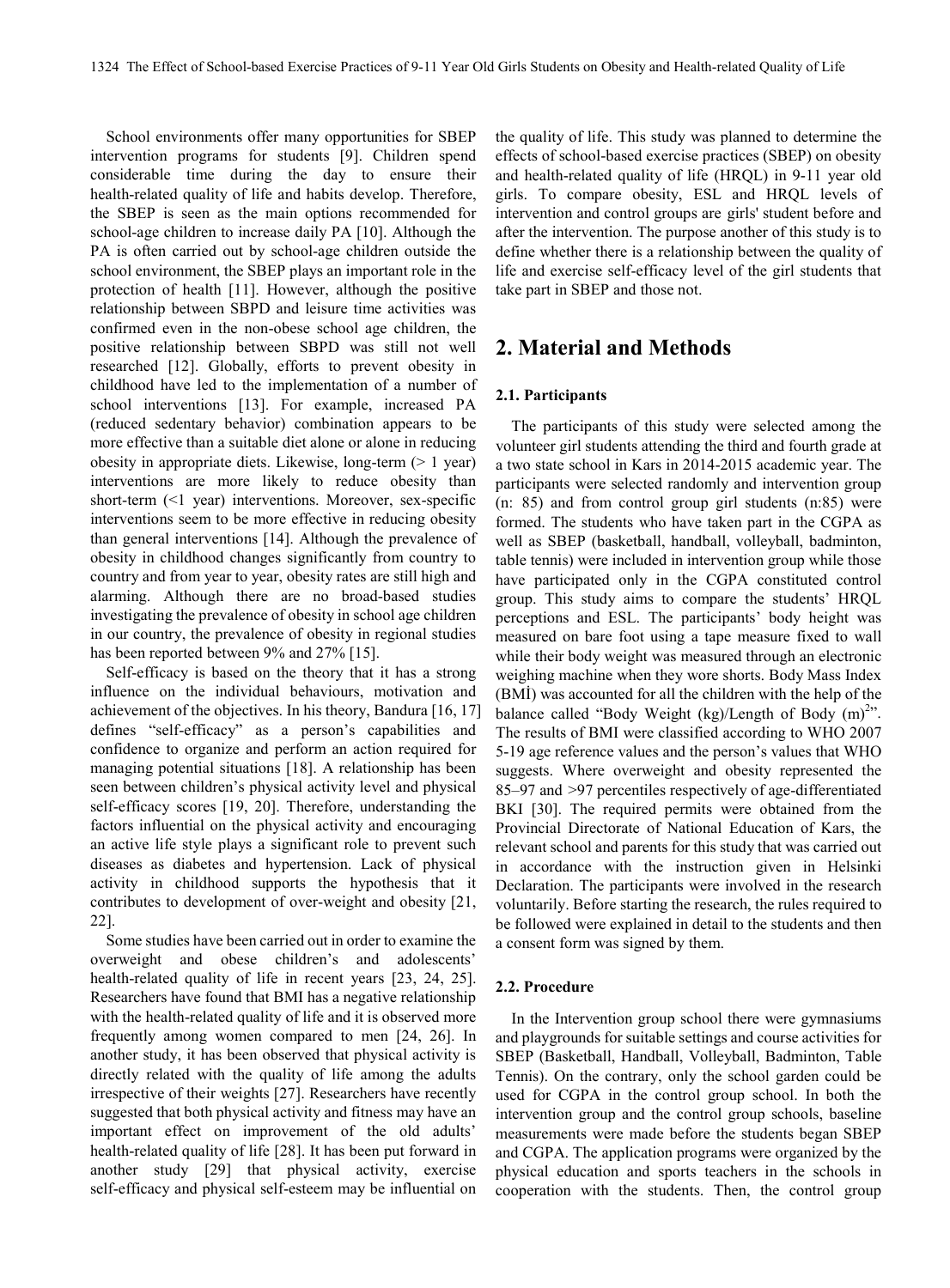schools continued with the standard CGPA program, while the intervention group started with the SBEP. The standard CGPA program (both intervention and control group) was implemented in schools. The CGPA is a compulsory 45 minutes three days a week in the gym or playground. CGPA program; on the focuses movement games, games based on locomotive motions, general physical development through throwing, catching or jumping, running, spinning, passing and simple gymnastic exercises**.** In addition to the standard program for a period of 4 months, the intervention groups was made subject to a training load of 60-70% and repetitions making up 3 days a week for 60 minutes a day. In addition to the standard program, 3 days a week for 60 minutes a day. SBEP (only intervention group schools). 10-minute warm-up exercise session was held before the SBEP. For the SBEP program (Basketball, Handball, Volleyball, Badminton, Table Tennis); Branch-specific basic techniques such as walking, running, jump, dribbling, shooting were applied. In addition, direction change movements, backhand and forehand strokes and aerobic runs were applied. SBEP is freed to change the pattern and intensity of exercise as it is based on participants' preferences and abilities. Short breaks of 5 minutes were given during SBEP. SBEP was conducted by the teachers of physical education and under the supervision of the researchers during 4 months.

## **2.3. Data Collection Tools**

Consisting of 18 items, the Exercise Self-Efficacy Scale (ESS) that was developed by Bandura [16] and expressed in 0-100 scores was used in order to define the exercise levels while Kid-KINDL Health-Related Quality of Life (HRQL) was used to assess the health-related quality of life.

#### **2.4. Exercise Self-Efficacy Scale (ESS)**

Exercise Self-Efficacy Scale measures a person's perceived self-efficacy confidence. The scale is a measure of self-statement and consists of 18 self-efficacy items that require the subjects to show their confidence in performing the physical activities and exercises. Exercise Self-Efficacy Scale was developed by Bandura and its validity and reliability studies were carried out by Bozkurt with the patients with breast cancer in Turkey. The test-retest reliability coefficient was found 0.968 [16, 31]. ES Scale consists of 18 items that can be scored between 0% and 100%. The participants are scored by 100 points with 10-unit intervals ranging from 0 to 50 ("Moderately certain can do") and 100 ("Highly certain can do") according to the level or power of confidence in their self-efficacy. The internal consistency reliability was found 0.94 [31].

#### **2.5. Health-Related Quality of Life Scale (Kid-KINDL)**

Developed specially for children and adolescents by Ravens- Sieberer and Bullinger in 1998, KINDL (KINDer Lebensqualitätsfragebogen: Children Quality of Life Questionnaire) is an instrument for measuring general-purpose quality of life. KINDL was developed in the German language and translated into 14 languages. Eser et al. performed the validity and reliability studies of the scale for the Turkish language for the children aged between 8 and 12 [8]. The questionnaire has 24 items and sub-dimensions including 5-likert options. The scale includes six sub-dimensions including physical well-being, emotional well-being, self-esteem, family, friends and school (school or nursery school/kindergarten for everyday functioning). Each sub-dimension has 4 items. While the scores for the sub-dimensions are independently calculated, these six sub-dimensions are combined to produce a score of total quality of life. The scores obtained from the scale range between 0 and 100. The scale doesn't have any breakpoint. Getting high score means well-being in quality of life. The items of Kid-KINDL are ranged from 1 (never) to 5 (all the time) and scaled with likert-type measure.

#### **2.6. Analysis**

All statistical analyses were performed by SPSS version 20.0. Results of descriptive statistics in this study are presented as mean, standard deviation, and percentage rates. Mann Whitney U test was used for the paired comparisons because the data doesn't have a normal distribution while Spearman correlation test was used in order to define the relationships between the variables. The fact that P was less than 0.05 was considered significant.

## **3. Results**

The intervention groups mean values of participants were 9.94 $\pm$ 0.80 years for age, 143.93 $\pm$ 6.13 cm for body height, 37.34±4.82 kg for body weight and 18.10±2.55 for BMI, and control group  $9.96\pm0.77$  years for age,  $141.24\pm5.93$  cm for body height, 39.18±5.98 kg for body weight and 19.87±2.42 for BMI respectively. (Table 1). There was no significant difference between students in the physical properties (such as age, height, weight and BMI) at the baseline. When the groups' physical characteristics were compared, a significant difference wasn't observed in terms of age between them. Nonetheless, after 4 months from intervention, the body height, weight and BMI of intervention group had a significant difference at the level of p<.001 compared to those of control group (Table 1).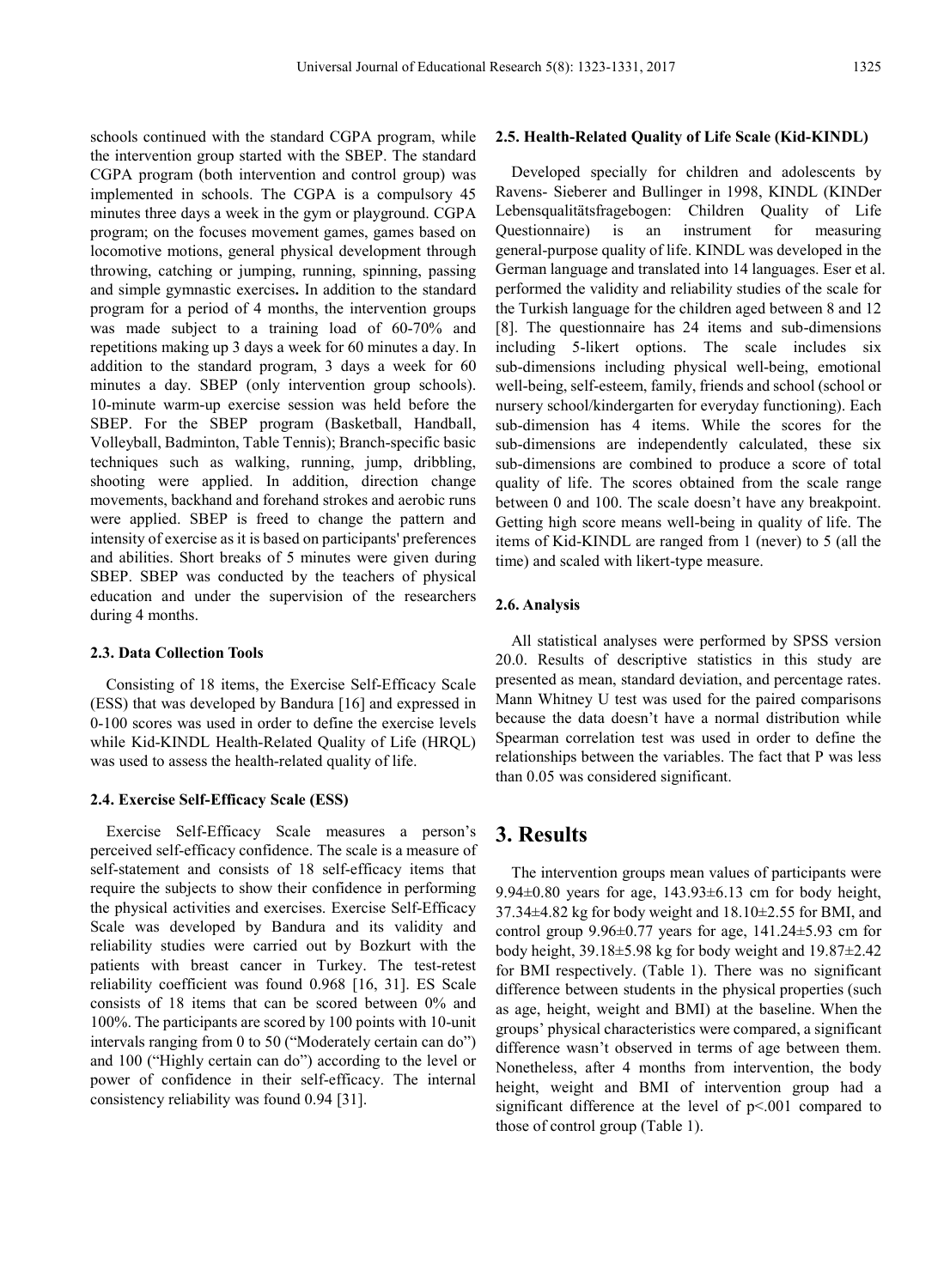| <b>Variables</b>                | Group     | $\mathbf N$ | <b>Intervention Groups</b> |           |          |                     | <b>Control Group</b> |           |          |          |
|---------------------------------|-----------|-------------|----------------------------|-----------|----------|---------------------|----------------------|-----------|----------|----------|
|                                 |           |             | M                          | <b>SD</b> | Z value  | Asym.<br><b>Sig</b> | M                    | <b>SD</b> | Z value  | Asym.Sig |
| Age (Years)                     | Pre test  | 85          | 9,94                       | 0,80      | $-.207$  | ,836                | 9,96                 | 0,77      | $-212$   | ,842     |
|                                 | Post test | 85          | 9,94                       | 0,80      |          |                     | 9,96                 | 0,77      |          |          |
|                                 | Total     | 170         | 9,94                       | 0,80      |          |                     | 9,96                 | 0,77      |          |          |
| <b>Body Height</b><br>(cm)      | Pre test  | 85          | 142,97                     | 6,27      | $-4,344$ | $0.00**$            | 141,00               | 5,63      | $-1,017$ | ,293     |
|                                 | Post test | 85          | 143,89                     | 6,80      |          |                     | 141,49               | 6,23      |          |          |
|                                 | Total     | 170         | 143,93                     | 6,13      |          |                     | 141,24               | 5,93      |          |          |
| Body Weight (kg)                | Pre test  | 85          | 38,52                      | 4,72      | $-3,429$ | $0.01**$            | 39,25                | 6,06      | $-0.717$ | ,476     |
|                                 | Post test | 85          | 36,16                      | 4,93      |          |                     | 39,12                | 5,90      |          |          |
|                                 | Total     | 170         | 37,34                      | 4,82      |          |                     | 39,18                | 5,98      |          |          |
| <b>Body Mass Index</b><br>(BMI) | Pre test  | 85          | 18,90                      | 2,47      | $-5,993$ | $,000**$            | 19,96                | 2,38      | $-0,558$ | ,542     |
|                                 | Post test | 85          | 17,30                      | 2,63      |          |                     | 19,79                | 2,46      |          |          |
|                                 | Total     | 170         | 18,10                      | 2,55      |          |                     | 19,87                | 2,42      |          |          |

**Table 1.** Comparison of physical properties between Intervention and Control groups

\*\* Significant difference at p<0.01 level, Mann Whitney U Test=MW U Test



Intervention Group (IG), Control Group (CG)

**Figure 1.** The intervention groups (SBEP and CGPA) and control Group (CGPA) in the baseline and 4 months after the intervention Body Mass Index Z Scores

There was no significant difference between students in the body mass index at the baseline (Fig 1). However, it was determined that there was a decrease in the intervention group BMI after 4 months of intervention, whereas in the control group it was found that was no significant difference at the beginning and 4 months after the intervention. Before to SBEP, 44.7% of the intervention group was obese, 16.4% was overweight, while the proportion of those who were obese after 4 months of intervention decreased by 25.5%, 14.2% to of overweight. Before to CGPA, 58,8% of the control group was obese, 20% was overweight, after 4 months intervention control group was found to have a statistically insignificant decrease in BMİ (Fig 1).

The scores and total quality of life scores that both groups

obtained from the sub-dimensions of Kid-KINDL quality of scale and also their ESL are given in (Table 2). After 4 months of Intervention there were no significant differences between the groups in the friendship subscale of the HRQL-KINDL scale  $(p>0.05)$  (Table 2).

However, intervention group's scores of total quality of life, physical well-being, emotional well-being, school, self-esteem and family sub-dimensions were found significantly high (p<0.001) compared to those of control group. Similarly, after 4 months of Intervention it was found out that intervention group's ESL were higher  $(p<0.001)$ than those of control group (Table 2). According to the control group of the SBEP program, the intervention group was found to have a positive effect on the students.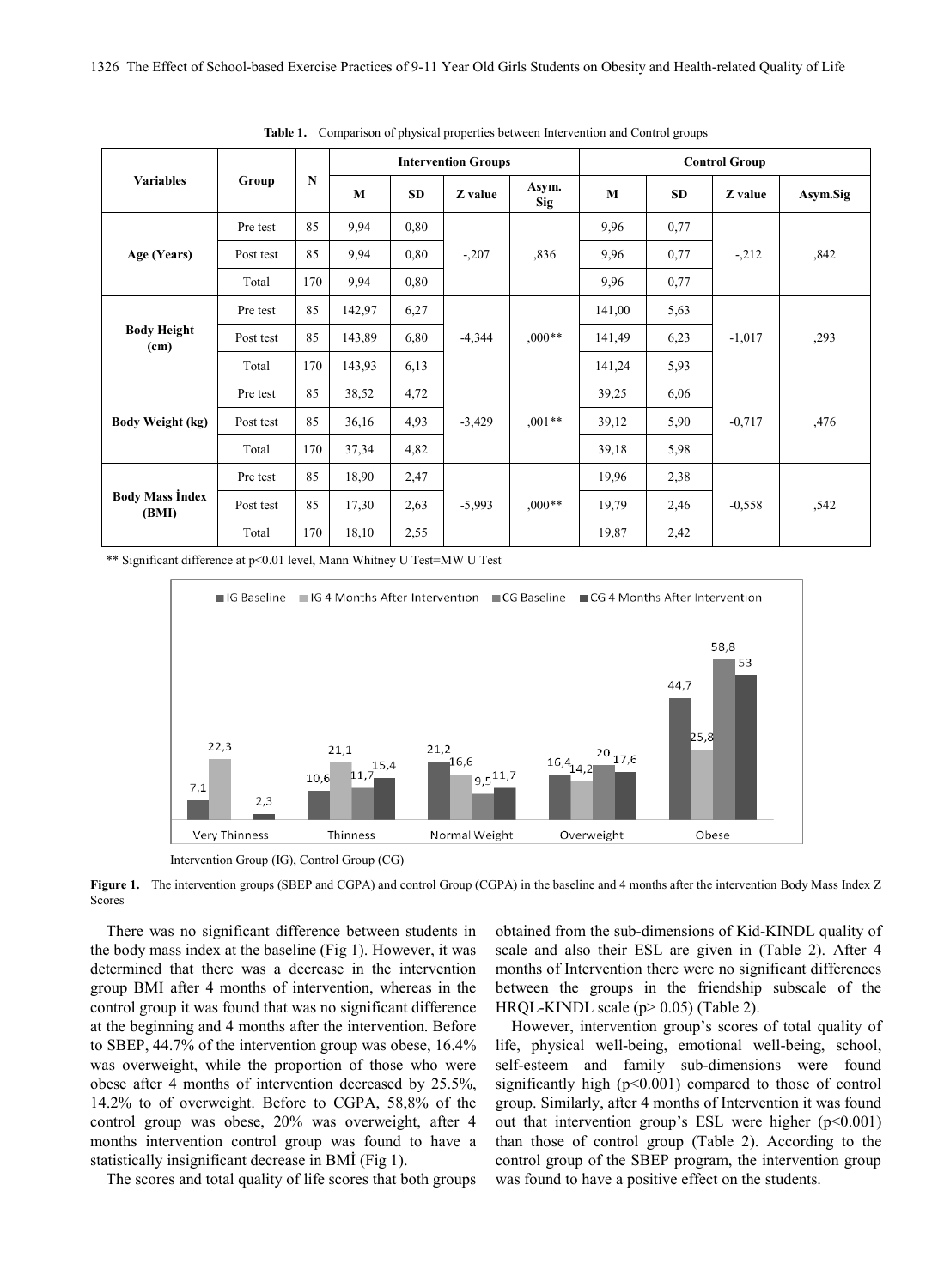| <b>Sub-Dimensions</b>       | Group               | $\mathbf N$ | $X \pm SS$       | <b>Z</b> Value | Asymp.<br><b>Sig</b> |  |
|-----------------------------|---------------------|-------------|------------------|----------------|----------------------|--|
|                             | Intervention Groups | 85          | $16.43 \pm 2.52$ | $-1.764$       | $.004**$             |  |
| Physical Well-Being         | Control Group       | 85          | $9.37 \pm 3.01$  |                |                      |  |
|                             | Total               | 170         | $12.9 \pm 2.76$  |                |                      |  |
|                             | Intervention Groups | 85          | $15.12 \pm 2.83$ | $-1.570$       | $.005**$             |  |
| <b>Emotional Well-Being</b> | Control Group       | 85          | 11.93±2.56       |                |                      |  |
|                             | Total               | 170         | 13.52±2.69       |                |                      |  |
|                             | Intervention Groups | 85          | $15.31 \pm 2.79$ | $-1.295$       | $.007**$             |  |
| self-esteem                 | Control Group       | 85          | $11.12 \pm 2.25$ |                |                      |  |
|                             | Total               | 170         | $13.21 \pm 2.52$ |                |                      |  |
| Family                      | Intervention Groups | 85          | 15.48±2.26       |                | $.006**$             |  |
|                             | Control Group       | 85          | $11.67 \pm 2.45$ | $-1.380$       |                      |  |
|                             | Total               | 170         | 13.57±2.35       |                |                      |  |
|                             | Intervention Groups | 85          | $12.36 \pm 3.21$ | $-.630$        | .312                 |  |
| Friends                     | Control Group       | 85          | 11.96±2.48       |                |                      |  |
|                             | Total               | 170         | 12.16±2.84       |                |                      |  |
|                             | Intervention Groups | 85          | $15.01 \pm 2.86$ | $-1.490$       | $.006**$             |  |
| School                      | Control Group       | 85          | $12.06 \pm 2.63$ |                |                      |  |
|                             | Total               | 170         | $13.53 \pm 2.74$ |                |                      |  |
|                             | Intervention Groups | 85          | 14.95±2.76       | $-1.475$       | $.006**$             |  |
| <b>Total HRQL</b>           | Control Group       | 85          | 11.35±2.56       |                |                      |  |
|                             | Total               | 170         | $13.15 \pm 2.65$ |                |                      |  |
|                             | Intervention Groups | 85          | $65.7 \pm 13.1$  | $-2,613$       | $,001**$             |  |
| ESL (point)                 | Control Group       | 85          | $53.4 \pm 11.2$  |                |                      |  |
|                             | Total               | 170         | $59.3 \pm 12.5$  |                |                      |  |

**Table 2.** The Comparison of İntervention Groups (SBEP and CGPA) and Control Group (CGPA) After 4 Months Of İntervention On Health-Related Quality Of Life And Exercise Self-Efficacy Levels

\*\* Significant difference at (p>0.05), p<0.01 level, Mann Whitney U Test=MW U Test, Total Health-Related Quality of Life (Total HRQL)

After 4 months of intervention, a positive relationship at the level of  $r=.361; r=.305; r=.219$  was found between intervention group's ESL and the sub-dimensions of physical well-being, emotional well-being and self-esteem of HRLQ (Kid-KINDL) and this relationship was considered statistically significant (p<0.01; p<0.05) (Table 3). In terms of the sub-dimensions of family, friends and school, a significant relationship wasn't detected between the HRQL scores of the students. After 4 months of intervention While there was a significant relationship at the level of r=.230 (p<0.05) between control group's ESL and the sub-dimension of friends of HRQL scores (Table 3), a significant relationship wasn't observed between their ESL and the sub-dimensions of physical well-being, emotional well-being, self-esteem, family and school (p>0.05) (Table 3).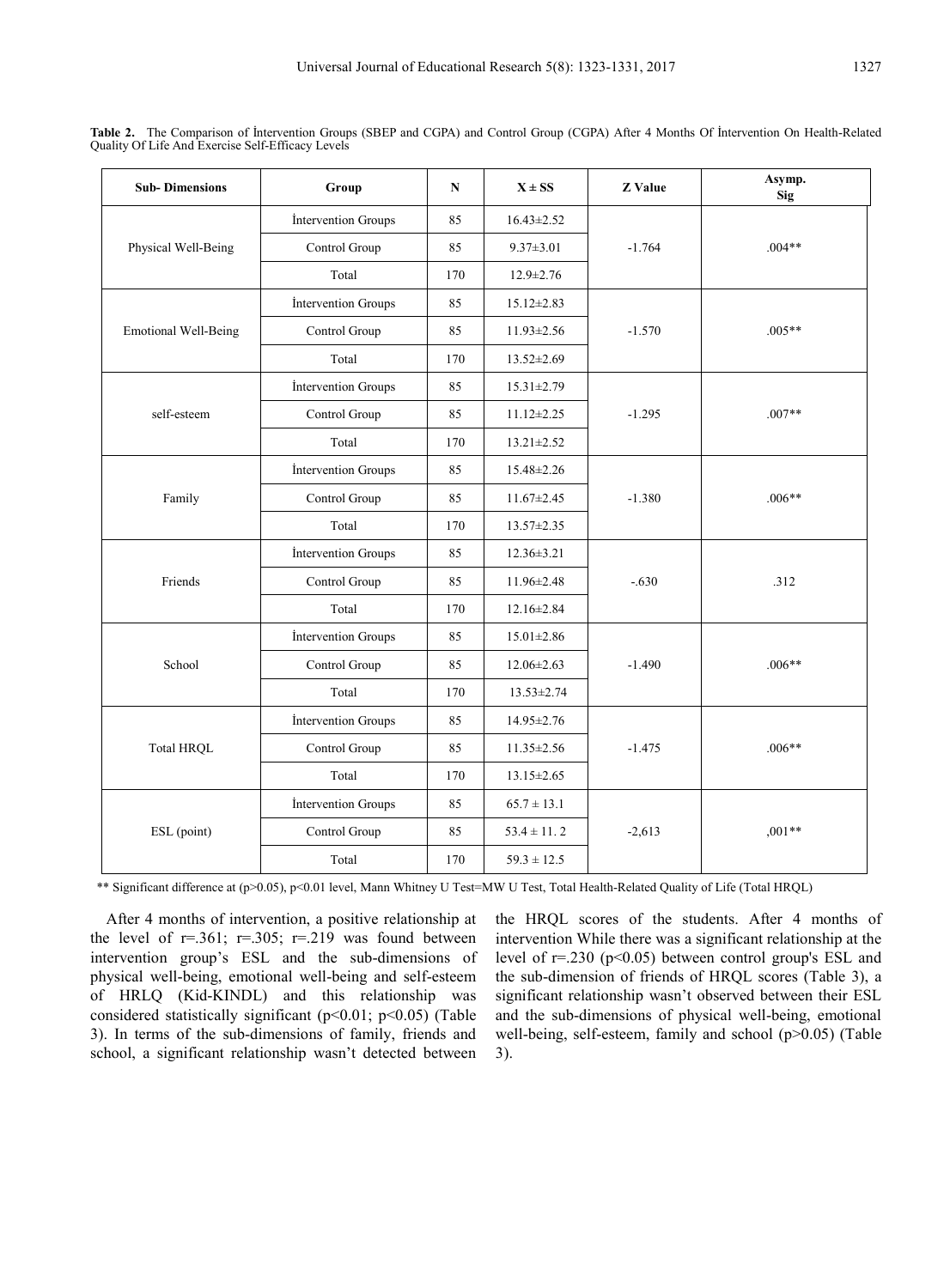|                      |         | Intervention Group | Control Group |         |  |
|----------------------|---------|--------------------|---------------|---------|--|
|                      |         | ESL (Puan)         | ESL (Puan)    |         |  |
| <b>HRQLS</b>         |         | p                  |               | p       |  |
| Physical well-being  | .361    | $.003**$           | .171          | .116    |  |
| Emotional well-being | .305    | $.005**$           | .174          | .109    |  |
| Self-esteem          | .219    | $.043*$            | .181          | .095    |  |
| Family               | $-.089$ | .416               | .065          | .553    |  |
| Friends              | $-.039$ | .720               | .230          | $.033*$ |  |
| School               | $-.027$ | .805               | .112          | .304    |  |

**Table 3.** The Relationship of intervention groups (SBEP and CGPA) and control group (CGPA) after 4 months of intervention on Health-Related Quality of Life and Exercise Self-Efficacy Levels

Correlation is significant at the 0.05; 0.01 level, Health Related Quality of Life Scale (HRQLS), Exercise self-efficacy levels (ESEL)

## **4. Discussion**

HRQL is a multi-dimensional concept addressing to subjectivity. HRQL focuses on perception of physical, emotional, mental and social functions and the impact of health state on the quality of life [32, 33, 34]. American Academy of Paediatrics [35] suggests that exercise is an important instrument for health for all children irrespective of their mental capacity. Physical activity is considered necessary for individual physical development, coordination, growth, motivation, socialisation and having a healthy body.

This study aimed to investigate the effects of school-based exercise practices on obesity, SBEP and health-related quality of life in 9-11 year old girls. Among the intervention group and control group students, it is another purpose to determine whether there is a relationship between HRQL and ESL. According to findings; after 4 months of intervention, intervention group students differ significantly in height, weight and BMİ than control group. There was no significant difference between students in the body mass index at the baseline. Before to participated in the study SBEP 44.7% of the intervention group was obese, 16.4% was overweight, while the proportion of those who were obese after 4 months of intervention decreased by 25.5%, 14.2% to of overweight. In the control group, the proportion of those who were obese before intervention was 58.8% and the proportion of those who were overweight was 20%. after 4 months Intervention control group was found to have a statistically insignificant decrease in BMİ. Especially in developed and developing countries obesity is increasingly seen in children. Familial predisposition, dietary habits and low physical activity several factors such as are considered to be important in the development of obesity [36]. A study conducted in the United States between 1988 and 1994 found that the proportion of children over the 95th percentile of the BMI among children aged 6 to 11 years was 13.7 percent (14.7 percent for males and 12.5 percent for females). The prevalence of obesity increased by 54% over the previous decade [37]. In another study, the prevalence of obesity was found to be 8,4% and the prevalence of overweight was found to be 26,7% in 299 children aged 6-15 years in a private elementary school with high socio economic level in Istanbul Bakırköy in 2003 [38]. These findings are parallel to our results.

On the other hand, Intervention group's body height, weight and body-mass index is significantly different compared to those of control group. A significant difference wasn't observed between both groups in terms of the sub-dimension of school of HRQL (Kid-KINDL) while intervention group's total quality of life, physical well-being, emotional well-being, self-esteem and family sub-dimensions and ESL were found significant compared to control group. Nonetheless, after 4 months of intervention, a positive relationship was found between intervention group's ESL and the sub-dimensions of physical well-being, emotional well-being and self-esteem of HRQL Scale (Kid-KINDL) whereas ESL didn't affect other sub-dimensions of HRQL. After 4 months of intervention. There was a significant relationship between control group's ESL and the sub-dimension of friends of HRQL scale, a significant relationship wasn't observed between their ESL and the sub-dimensions of physical well-being, emotional well-being, self-esteem, family and school. In the study carried out by Çakar [39] the relationship between school and quality of life was investigated among 373 children attending the primary school and adolescents. HRQL scale as used for children and adolescents as data collection tool in that study. That study revealed that a positive relationship was available between school, physical fitness, emotional well-being, family life, friend relations and school life that are the sub-dimensions of quality of life. Those results are parallel to some sub-dimensions included in our findings. A school environment is one of the environments where children spend a major part of day or improve their sportive skills after school. The low level of primary-school children's physical activity and exercise levels and increase of overweight and obese individuals creates a key environment to improve the children's exercise levels and quality of life, giving particular importance to taking protective measures at schools [40, 41]. Our study found out a positive relationship between HRQL perceptions and ES levels of the children having attended the extracurricular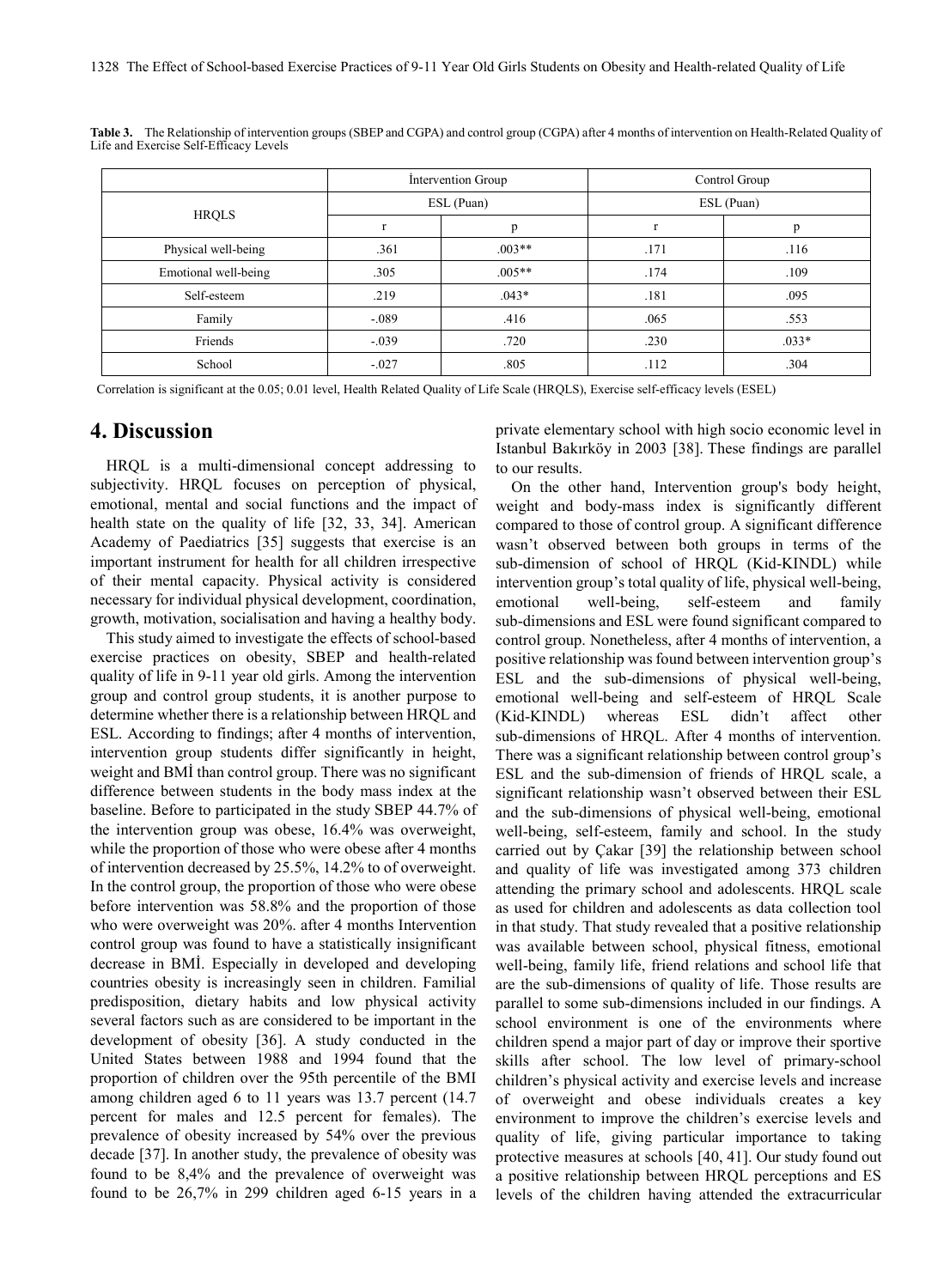sports activities. Therefore, the more significance is attached to physical activity and exercise at schools, the more it is required to enable children to acquire the necessary skills to keep them physically active [42]. Despite drawing attention to this requirement, the researchers have detected a range of barriers in front of efficient physical education course. Due to a great number of responsibilities given to physical education teachers, it has been suggested that the ways other than school environment need to be discovered to improve the children's exercise levels and HRQL. Therefore, it has been put forward that various extracurricular possibilities need to be developed to improve the children's many learning requirements, quality of life and exercise levels [43, 44, 45].

Top & Akıl [46] have investigated the effect of swimming exercise done by 32 students for 10 weeks on the children's HRQL and suggested that 10-week swimming exercise was insufficient to affect the quality of life. According to a research carried out in the U.S.A, 4% of the primary schools, 8% of the secondary school and 2% of the high schools have participated in the physical education course and physical activities daily. Moreover, it has been revealed that 16% of the primary schools, 10% of the secondary schools and 4% of the high schools have taken part in sports activities outside the physical education course throughout a school term [42, 47]. It is required to enable children to have opportunities to participate in extracurricular sports activities (e.g. school teams, recreation and other activities) through schools, communities and/or after-school programs in addition to the opportunities in the school age. In another study in which HRQL has been assessed according to the sub-dimensions of Kid-KINDL quality of life scale, it has been found out that the hearing-impaired children have got the highest score in the sub-dimension of physical well-being and this finding doesn't show a significant difference statistically compared to healthy children. On the other side, the hearing-impaired children have obtained the lowest score in self-esteem among the sub-dimensions of quality of life scale and this finding shows a significant difference statistically compared to healthy children [48, 49, 50] have suggested in their studies that the activity performed in physical education course needs to let you have fun, joy and satisfaction. It has been shown that the high-school students' high levels of physical activity and exercise have a positive impact on HRQL. Also, it is put forward that boys benefit from such sports activities more than girls do and hence girls need to be encouraged more to take part in sports activities. The children, whose aim is to do sportive exercises frequently, spend more time on exercises compared to those who don't aim to do exercises, It can be suggested that this process has contributed significantly to HRQL levels.

Consequently; in the study found that the decrease in the control group was not statistically significant while the proportion of the students who were the intervention group's after 4 months intervention obese and overweight decreased significantly. After 4 months of intervention, it was

determined that the total quality of life, physical well-being, emotional well-being, self-esteem and family sub-dimension of the intervention group were significant according to the control group. However, it was found that the intervention group had a positive correlation between physical activity, emotional well-being, and self-esteem subscale of the ESL and HRQL (Kid-KINDL) scale. But, It was observed that there was no significant relationship between the subgroups of the control group and the HRQL scale. It is aimed to increase the extracurricular sports activities besides the SBEP due to the direct relation with HRQL. Increasing participation in SBEP and extracurricular sports activities on schools can be a vehicle for hope in terms of HRQL. On the other hand, supporting children with SBEP by decreasing their sedentary time has a direct sustainable potential in terms of ESL. Primary school students should increase their extracurricular sports activities, make these activities a part of the school and be associated with HRQL. Gaining school-based SBEP habits from childhood, making extracurricular activities to move away from sedentary life a part of life will benefit from obesity prevention.

## **Conflicts of Interest**

There isn't any conflict of interest to be declared regarding the manuscript.

## **REFERENCES**

- [1] Rezapour B, Mostafavi F, Khalkhali H. The Effect of School-Based Intervention on Obese and Overweight Students in Urmia. Global J H Sci 2017; 9 (3); 283-288.
- [2] Asghar R, Kourosh S, Khairollah A, Diana S, Farhad I, Sarokhani M. Investigation of the Prevalence of Obesity in Iran: a Systematic Review and Meta-Analysis Study. Acta Med Iranica 2015; 53(10).
- [3] Van Cleave J, Gortmaker S L, Perrin J M. Dynamics of obesity and chronic health conditions among children and youth. J Am Med Assoc 2010; 303:623–630.
- [4] Lustyk MK, Widman L, Paschane AA, Olson KC. Physical activity and quality of life: Assessing the influence of activity frequency, intensity, volume, and motives. Behavioral Med 2004; 30:124–131.
- [5] Diener E, Suh E M, Lucas R E, Smith H L. Subjective well-being: Three decades of progress. Psych Bulletin 1999; 123(2):276–303.
- [6] Petersson C, Rune J, Simeonsson R J, Enskar K, Huus K. Comparing children's self-report instruments for health-related quality of life using the International Classification of Functioning, Disability and Health for Children and Youth (ICF-CY). Health and Qual of Life Out 2013; 11:75; 1-10.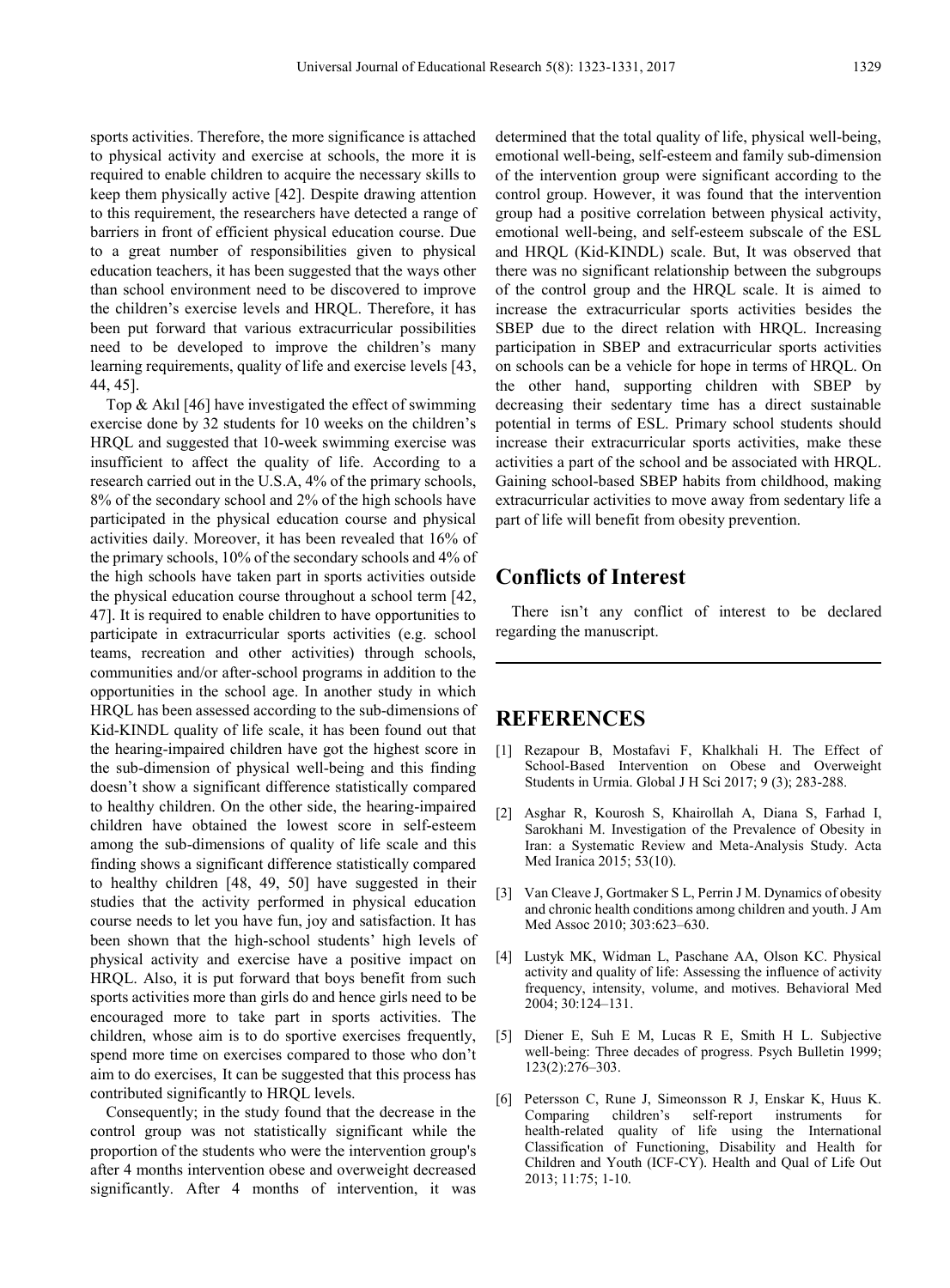- [7] Orley J, Kuyken W. Quality of life assessment: International perspectives. proceedings of the joint meeting organized by the who and the foundation IPSEN in Paris 1993; 41-57.
- [8] Eser F, Yüksel H, Baydur H, Erhart M, Saatlı G, Özyurt B C, Özcan C, Sıeberer U R. The Psychometric properties of the new Turkish generic health-related quality of life questionnaire for children (Kid-KINDL).Turkısh Journal of Psychiatry 2008; 19(4): 409-417.
- [9] Griew P, Page A, Thomas S, Hillsdon M, Cooper AR. The school effect on children's school time physical activity: the PEACH project. Prev Med 2010; 51:282–286.
- [10] Sharma M. International school-based interventions for preventing obesity in children. Obes Rev 2006; 8:155–167.
- [11] Mota J, Silva P, Santos MP, Ribeiro JC, Oliveira J, Duarte JA. Physical activity and school recess time: differences between the sexes and the relationship between children's playground physical activity and habitual physical activity. J Sports Sci 2005; 23:269–275.
- [12] Groffik D, Sigmund E, Frömel K, Chmelík F, Nováková Lokvencová P. The contribution of school breaks to the all-day physical activity of 9- and 10-year-old overweight and non-overweight children. Int J Pub Health 2012; 57:711–718.
- [13] Gonzalez-Suarez C, Worley A, Grimmer-Somers K, Dones V. School-based interventions on childhood obesity: A meta-analysis. Am J Prev Med 2009; 37:418–427
- [14] Brown T, Summerbell C. Systematic review of school-based interventions that focus on changing dietary intake and physical activity levels to prevent childhood obesity: An update to the obesity guidance produced by the National Institute for Health and Clinical Excellence. Obes Rev 2009; 10: 110–141.
- [15] Savaşhan Ç, Sarı O, Aydoğa Ü, Erdal M. İlkokul çağındaki çocuklarda obezite görülme sıklığı ve risk faktörleri. Türk Aile Hek Derg 2015; 19 (1): 14-2.
- [16] Bandura A. Self-efficacy: The Exercise of control. New York 1997: W.H. Freeman and Company.
- [17] Bandura A. Social cognitive theory: An agentic perspective. Annual Review of Psychology 2001; 52, 1-26.
- [18] Bandura A. Exercise of personal and collective efficacy in changing societies. In: A. Bandura (Ed.), Self-efficacy in changing societies (pp. 1-45). New York 1995: Cambridge University Press.
- [19] Alzubaidi A S, Kazem A M. Perception of physical self-efficacy and body ımage among omani basic school children. Int. J. Learn. Man. Sys 2013; 1(1), 11-17.
- [20] Strauss R S, Rodzilsky D, Burack G. Colin M. Psychological correlates of physical activity in healthy children. Arch of Pedia and Adol Med 2001; 155, 807-902.
- [21] Alzubaidi A S, Mansy M A. Relationship between health beliefs and body image as perceived by secondary school students in Oman. Paper to be presented at the national conference on applied cognitive psychology 2007; 29-30th November.
- [22] Mansy M A, Alzubaidi A, Al-Jamali F A. Health beliefs and its relationship with quality of life for Sultan Qaboos University Students. Psychology and Quality of Life 2006; SQU, Muscat, Oman. 17-19 December.
- [23] Dalton W T, Schetzina K E, Pfortmiller D T, Slawson D L, Frye W S. Health behaviors and healthrelated quality of life among middle school children in Southern Appalachia: Data from the winning with wellness project. J Pedia Psyc 2011; 36(6), 677–686.
- [24] Swallen K C, Reither E, Haas S, Meier A M. Overweight, obesity, and health-related quality of life among adolescents: The national Longitudinal Study of Adolescent Health. Pediatrics 2005; 115(2), 340–347.
- [25] Tsiros M D, Olds T, Buckley J D, Grimshaw P, Brennan L, Walkley J, Hills AP, Howe PR, Coates AM. Health-related quality of life in obese children and adolescents. Int Jo Obes 2009; 33(4), 387–400.
- [26] Bisegger C, Cloetta B, Von Rueden U, Abel T. Ravens S. Health-related quality of life: Gender differences in childhood and adolescence. Prev Med 2005; 50(5), 281–291.
- [27] Herman K M, Hopman W M, Vandenkerkhof E G, Rosenberg M W. Physical activity, body mass index, and health-related quality of life in Canadian adults. Med and Sci Spor and Exer 2012; 44(4), 625–636.
- [28] Brovold T, Skelton D A, Sylliaas H, Mowe M, Bergland A. Association between health-related quality of life, physical fitness, and physical activity in older adults recently discharged from hospital. J A and Phy Act 2014; 22(3), 405–413.
- [29] Elavsky S, McAuley E, Motl R W, Konopack J F, Marquez D X, Hu L, Jerome GJ, Diener E. Physical activity enhances long-term quality of life in older adults: Efficacy, esteem, and affective influences. An Behav Med 2009; 30(2):138–145.
- [30] WHO: Growth reference data for 5-19 years: WHO Reference; 2007. http://www.who.int/growthref/en.
- [31] Bozkurt N. Investigation of the breast cancer patients exercise self- efficacy scale Turkish reliability and validity. Izmir: Ege University Institute of Health Sci 2009.
- [32] Ravens-Sieberer U, Erhart M, Wille N, Wetzel R, Nickel J, Bullinger M. Generic health-related quality-of-life assessment in children and adolescents: methodological considerations. Pharm Econo 2006; 24:1199–1220.
- [33] Bowling A. Measuring health: a review of quality of life measurement scales. Buckingham: Open University Pr 2005.
- [34] Bullinger M, Schmidt S, Petersen C. Assessing quality of life of children with chronic health conditions and disabilities: a European approach. Int J Rehabil Res 2002; 25:197–206.
- [35] American Academy of Pediatrics. Exercise for children who are mentally retarded. Pediatrics 1987; 80: 447-448.
- [36] Weker H, Baranska M. Models of safe nutrition of children and adolescents as a basis for prevention of obesity. Med Wieku Rozwoj 2011; 15(3):288-97.
- [37] McDowell MA, Fryar CD, Ogden CL. Anthropometric reference data for children and adults: United States, 1988-1994. Vital Health Stat 2009; 249:1-68
- [38] Öztora S, Hatipoğlu S, Barutçugil MB, Salihoğlu B, Yıldırım R, Şevketoğlu E. İlköğretim çağındaki çocuklarda obezite prevalansının belirlenmesi ve risk faktörlerinin araştırılması. Bakırköy Tıp Derg 2006; 2:11-4.